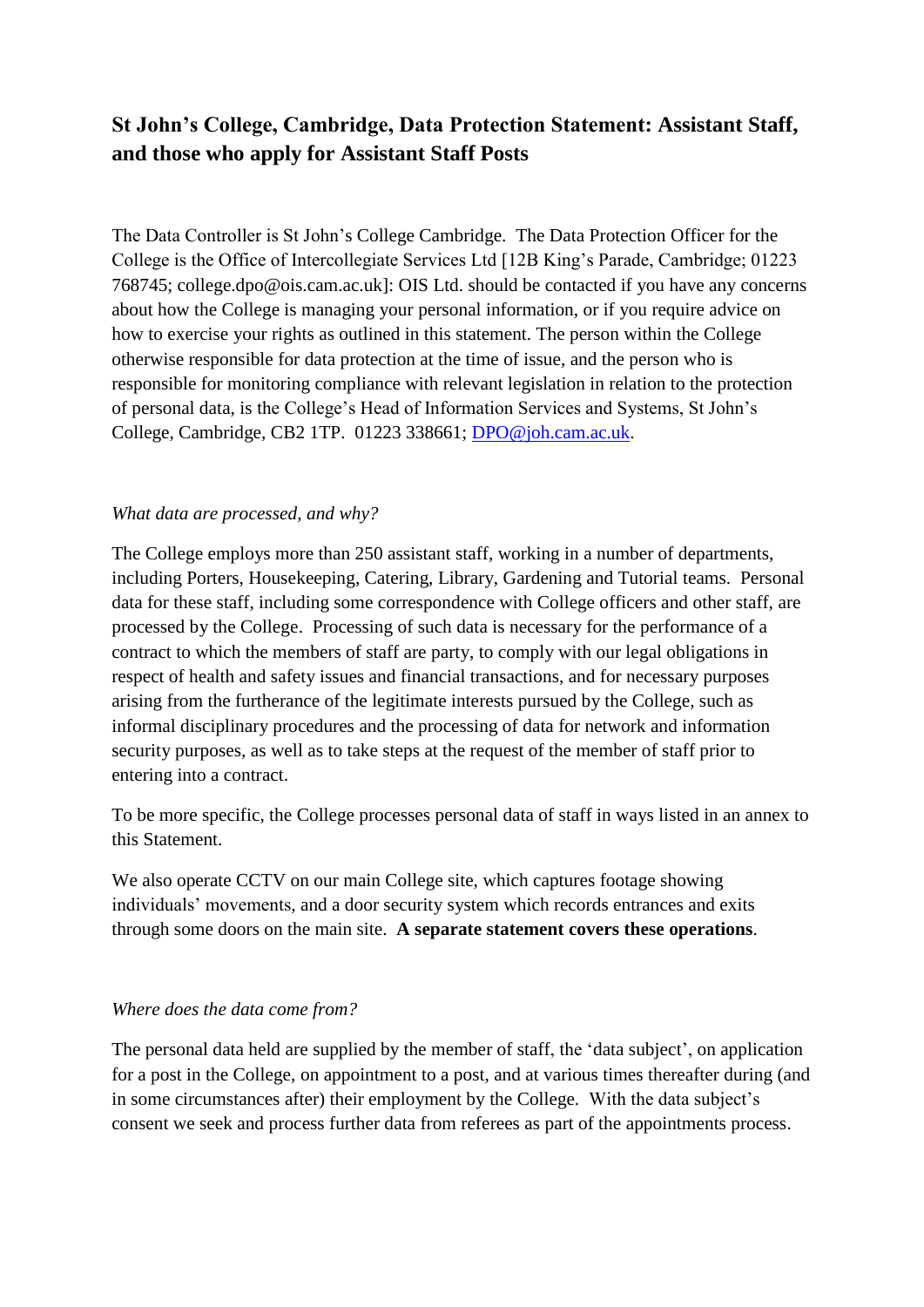### *Sharing with Third Parties*

Some personal data, for example photographs and work telephone numbers, are shared in paper and online form with work colleagues, behind a password, in order to perform our contract with the data subject and so as to facilitate inter-departmental working. Occasionally we will with your consent share information on noteworthy achievements with local or national media.

We share personal information where necessary and appropriate across the collegiate University. The University and its partners, including all of the Colleges, have a data sharing protocol to govern the sharing of data in respect of College staff. This is necessary because the University and Colleges are distinct legal entities. The agreement can be viewed in full at https://www.ois.cam.ac.uk/policies-and-protocols/data-sharing-protocols. Any transmission of information between partners is managed through agreed processes that comply with UK data protection legislation.

### **Data processed by the Finance Office** are shared with the following third parties:

HMRC, monthly, for RTI compliance; CoreHR software services, in order to process the staff payroll; pension providers, monthly, to allocate contributions correctly and confirm entitlement to pension; BUPA, annually, for renewals and new entrants to a College Scheme – updated when people join and leave each month, or as cover details change; the Simplyhealth insurance scheme, annually, for the same purposes as BUPA; UNISON, monthly, to reconcile payments made; law courts, monthly; Barclaycard, for communications and security purposes in association with applications for a College credit card.

### **Data processed by the HR Department** are shared with the following third parties:

Full name, job title, salary details and reasons for absence for absences of over four weeks, are shared with the Pensions Office of the University of Cambridge for Group Income Protection purposes.

Full names, addresses, job titles, employment dates, absence dates, and salary details may be shared with employers, landlords and mortgage providers, at the request of the data subject, as and when reference requests are received.

With the data subject's consent, full names, addresses, date of birth, contact details, employment dates, job details and hazards drawn from risk assessments, and absence information are provided to the University of Cambridge's Occupational Health Service whenever advice is required on an employee's fitness for work and/or adjustments that may be required.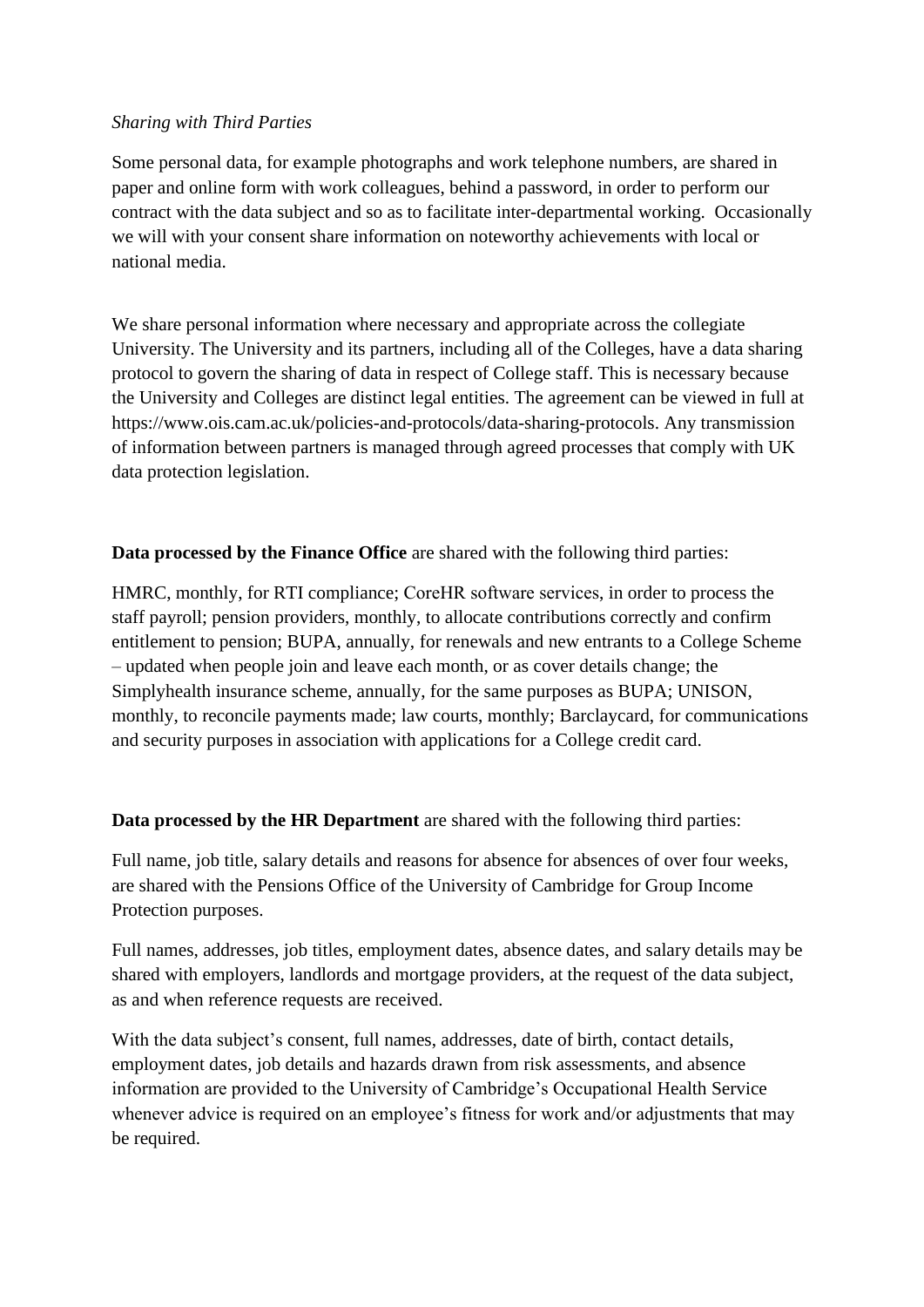**Data processed by the IT Department** are shared with the following third parties:

Contact information with the University Computer Emergency Response Team, whenever we are asked for assistance in dealing with possible breaches of the University's AUP/UK law.

**Data processed by the Library** are shared with the following third parties:

University Telecoms Office and University Information Services, for coordinating telephone services and for establishing rights to a CRS ID and a Lookup directory entry.

**Data processed by more than one Department** are shared with the Disclosure and Barring Service to obtain clearance before working in a position which requires safeguarding checks to be carried out, when appointment to a post turns on such background checks, and with the College insurers in the event or likelihood of a claim by a member of staff.

We do not pass personal data collected to these ends outside the European Economic Area.

## *Retention of data*

Personal data are retained for the duration of employment, and selectively for at least seven years thereafter in order to meet obligations imposed by legislation, to supply references at the data subject's request, and to answer any questions arising from pension and other enduring contractual arrangements. Occasionally, members of assistant staff are admitted to membership of the College by the College's Council, and in such cases the provisions listed in **the data protection statements for alumni** also apply. Personal data relating to unsuccessful candidates for College posts are retained for no more than one year from the date of a final interview for the post, in order to provide feedback at the candidate's request.

# *Rights of the Data Subject*

As a member of the College staff, or as an applicant for a post, you have the right: to ask us for access to, rectification or erasure of your personal information; to restrict processing (pending correction or deletion); to object to communications that make use of your personal data; and to ask for the transfer of your personal information electronically to a third party (data portability).

Some of these rights are not automatic, and we reserve the right to discuss with you why we might not comply with a request from you to exercise them.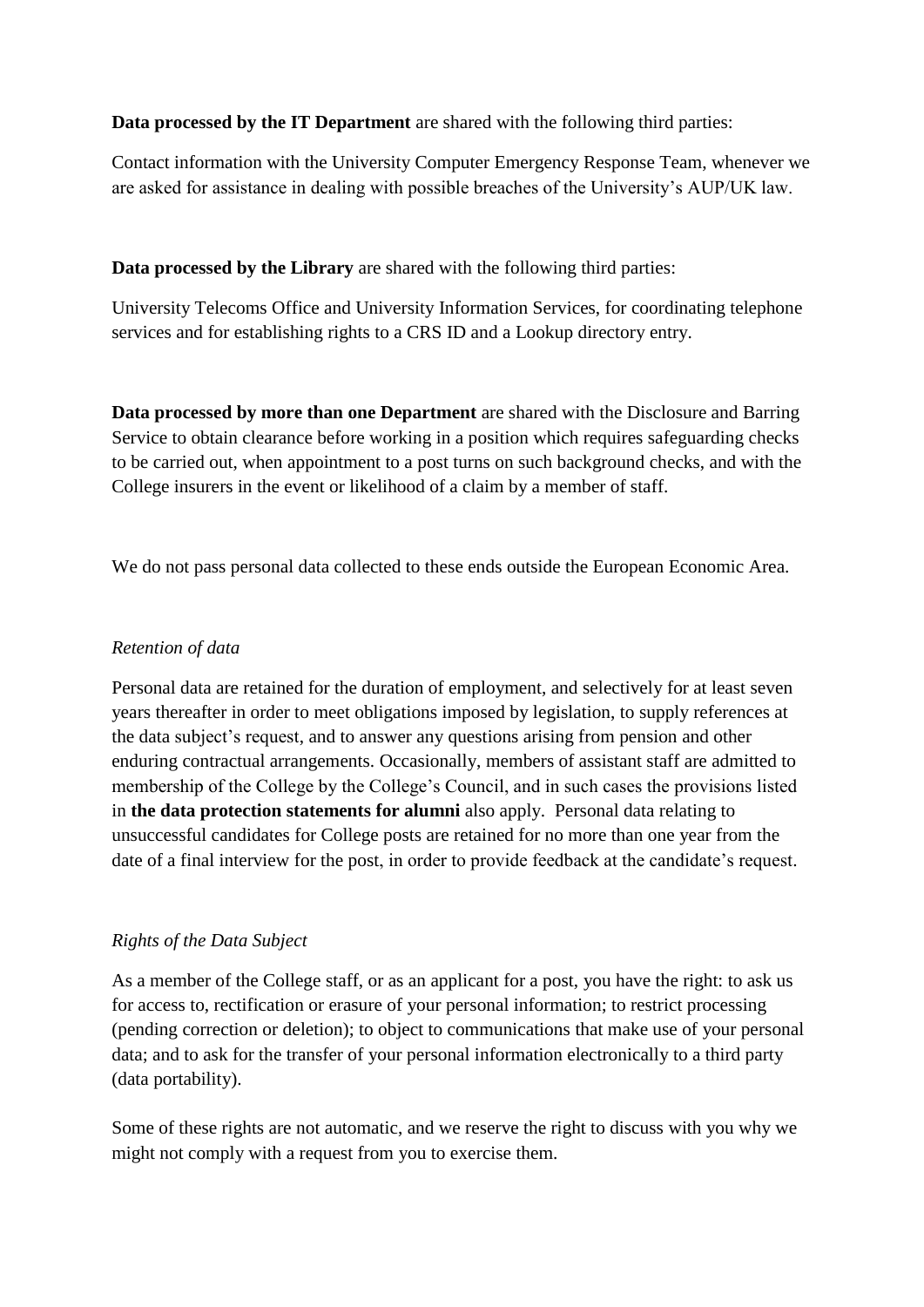If you have questions or concerns about your personal information, or how it is used, please speak to the relevant College officer or Head of Department in the first instance. If you need further guidance, please contact the Head of Information Services and Systems using the details given above.

If you remain unhappy with the way your information is being handled, or with the response received from us, you have the right to lodge a complaint with the Information Commissioner's Office at Wycliffe House, Water Lane, Wilmslow, SK9 5AF [\(https://ico.org.uk/\)](https://ico.org.uk/).

*November 2019*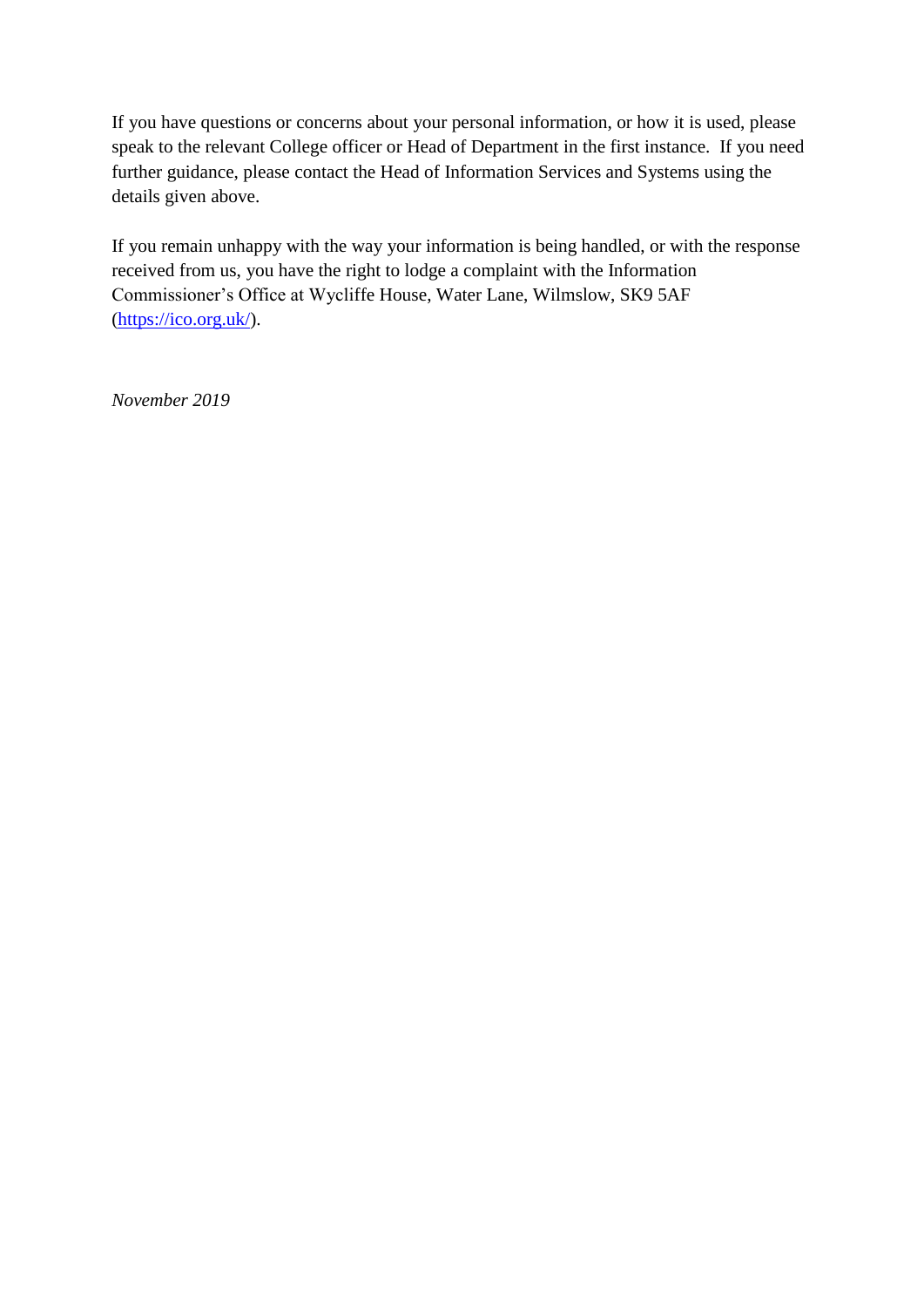#### Annex

*In what follows we address 'you' as the data subject/member of staff.*

We collect and process your personal information, as specified below, for a number of purposes.

A. maintaining your personal details, including ensuring effective communications with you:

We retain personal information, provided by you or created by us, including:

- i) vour current name and any previous names you have had;
- ii) unique personal identifiers (e.g. CRSID, date of birth, National Insurance number, P45, photograph);
- iii) your current and previous contact details;
- iv) next-of-kin or emergency contacts;
- v) disclosure of any criminal background.

We will assume that you have obtained permission from your next-of-kin or emergency contact for us to hold their information for that purpose.

B. maintaining a formal record of your employment by the College:

We retain personal information, provided by you or created by us, including:

- i) your application details where appropriate, your CV, our assessment of your application and the details of any offer(s) we have made;
- ii) evidence of your eligibility to work in the UK;
- iii) records of progress and performance at work (including staff development reviews, probation evaluations, submissions for discretionary salary increments, periods of holiday leave, leave of absence and sick-leave, promotion casework, clocking-in records in some departments, personal risk assessments, disciplinary records, complaints you make to the College and their outcomes, attendance on approved training courses, participation on Council committees);
- iv) records of your qualifications, including those prior to joining the College staff;
- v) other details of your achievements (e.g. offices and appointments, College and external awards or prizes, membership of professional bodies, participation in sports teams or other social activities, especially in a College or University context).
- C. maintaining records of what we owe and pay you in performance of our contractual agreements with you, including:
	- i) name, address, phone number, email address, date of birth, National Insurance number, bank details, salary and other payroll information, tax code, pension scheme membership, benefits, Court Orders, student loan details, all as obtained from the data subject, or direct from their bank, or direct from HMRC, pension scheme administrators, and courts;
	- ii) expenses claims to allow us to reimburse your expenses;
	- iii) name, address, amount of loan, value of property, in accordance with our legal obligation to you under a College House Purchase Scheme.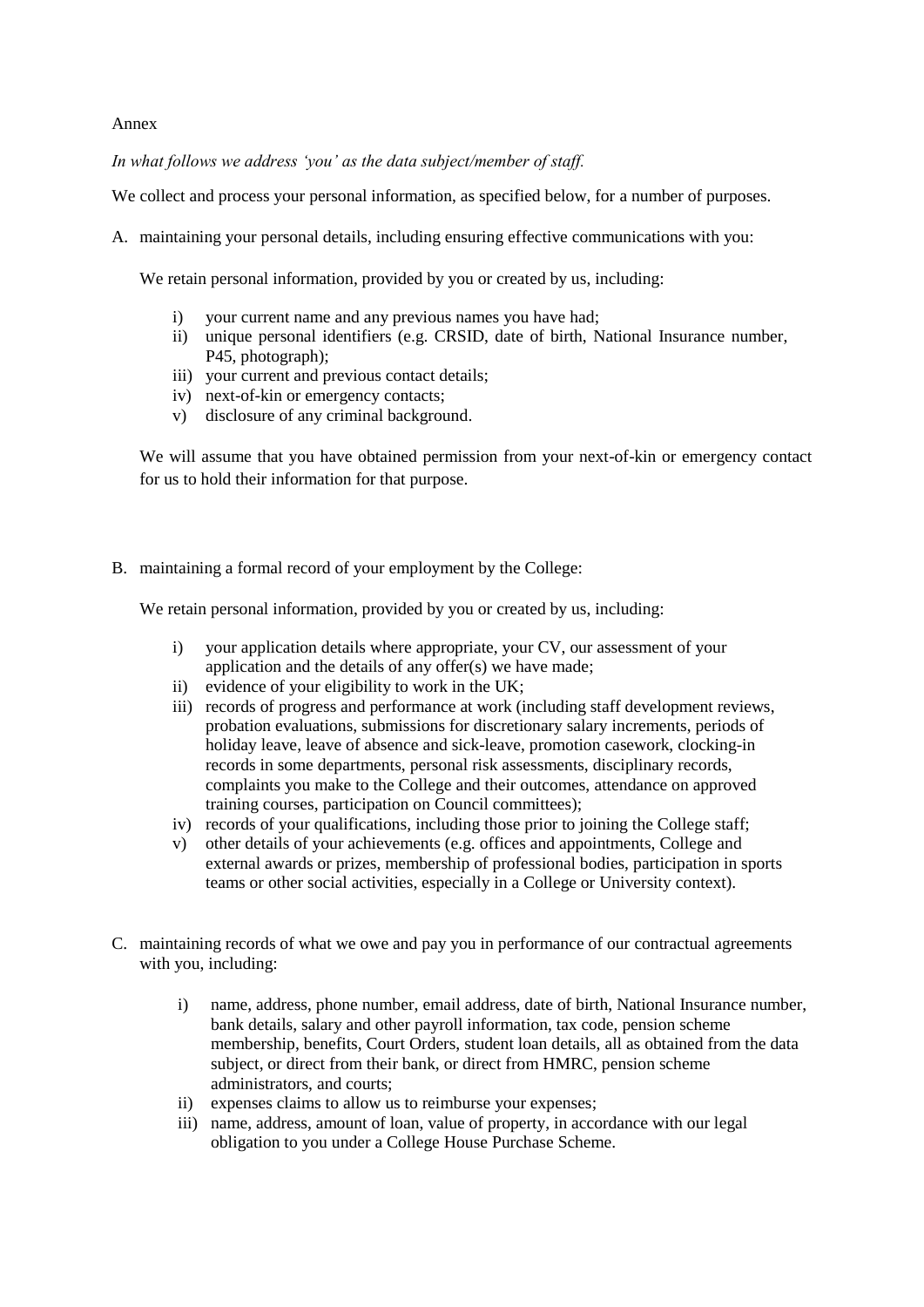Many financial details of this sort are retained for a minimum of seven years, to comply with HMRC obligations. Expenses claim payments within Barclays.net online banking processes are not retained by the College beyond thirty months from the claim.

- D. maintaining records of what you owe to us, in terms of loan repayments; reimbursement of overpayment; and payments on and valuations of property, or the repayment of other advances under the House Purchase Scheme.
- E. maintaining a record, where appropriate, of any particular personal needs you require to contribute and participate fully in work:

We retain personal information, provided by you or created by us, including:

- i) details of any disclosed disability, illness, and any consequent support, or other support needs;
- ii) details of consultations with College Health Centre staff;
- iii) car registration, motorcycle and bicycle registration and safe storage details;
- iv) details of any serious risks affecting you, for example severe allergies;
- v) arrangements agreed with you to manage your use of College and University facilities (for example computing services, sports and gym facilities, libraries), including personal evacuation plans and any other special requirements that may be linked to your health or religious beliefs;
- vi) details of any accident or injury sustained by you while on College premises, and our response, recorded for health and safety purposes;
- vii) records of your library borrowing if you enjoy borrowing privileges, and any fines that accrue, processing data entered on and stored on a shared University-wide Library system;
- viii) records of pastoral care provided by the Chaplain.

We may retain copies of statements from professional medical advisers, provided either by you or directly to us.

This information in A to E is normally retained during your employment by the College, and then for no longer than six years after you leave. Information held on our email directory is discarded when your user account is deactivated, within a year of leaving the College's employment. Personal evacuation plans are deleted when an individual leaves the College's employment. Accident records are deleted after three years. Names, email addresses and hardware identifiers and network connection records stored on College servers are retained while your account is active: moribund data will be automatically deleted after ten days. Health Centre records are normally held for eight years. Records of pastoral care are retained for one year after the consultation. If you are an unsuccessful candidate for a staff appointment, the HR Department retains names, application forms and CVs for one year, in order to respond to queries about the application process and to provide feedback.